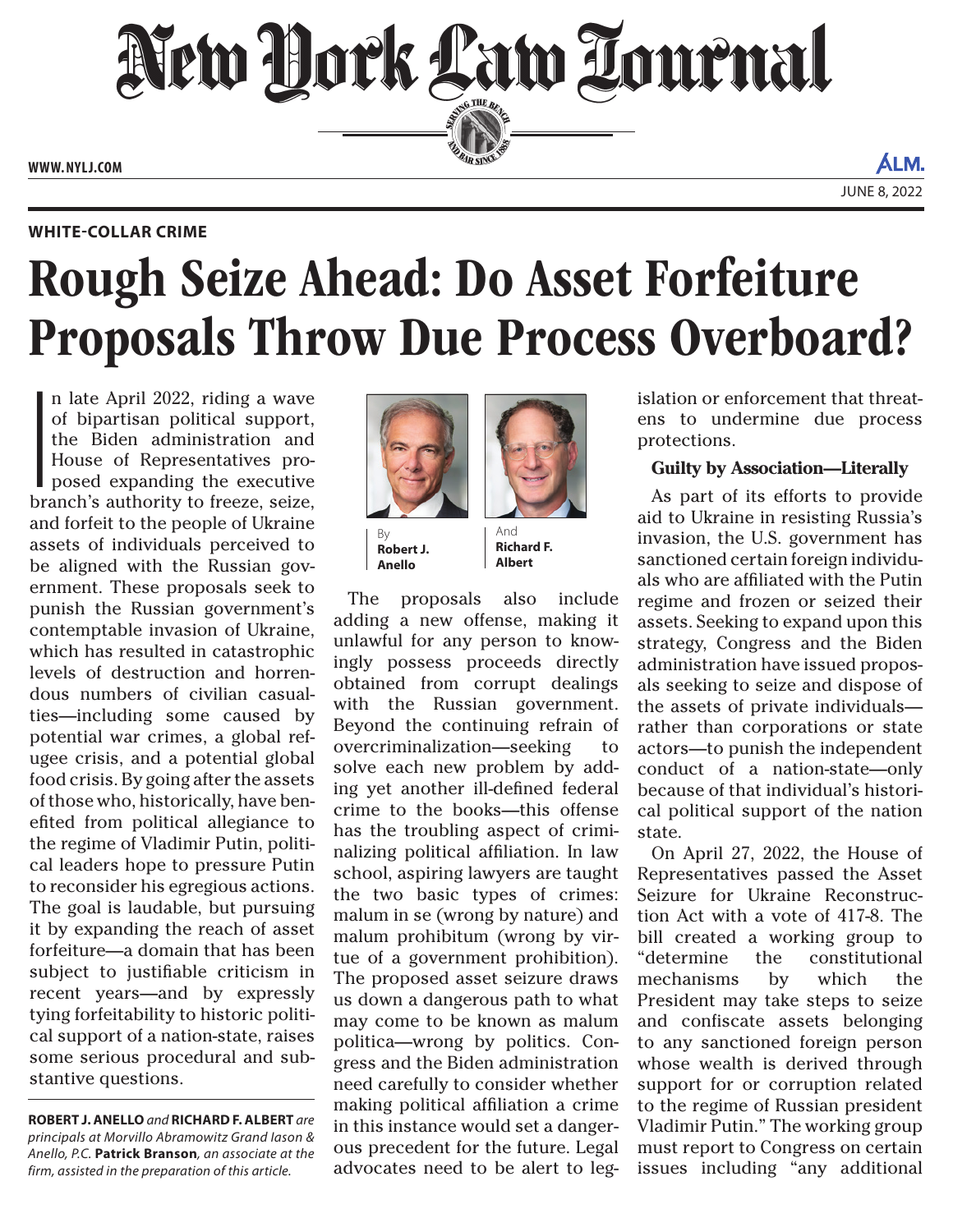authorities the President needs to take steps to seize and confiscate the assets." Specifically, the bill requests that the President freeze, seize, and forfeit the proceeds of assets valued over \$2,000,000 belonging to "foreign persons whose wealth is derived in part through corruption linked to or political support for the regime of Russian President Vladimir Putin and with respect to which the President has imposed sanctions."

The next day, the Biden administration announced legislative proposals aimed at seizing assets of purported Kleptocrats. See The White House, [FACT SHEET: Presi](https://www.whitehouse.gov/briefing-room/statements-releases/2022/04/28/fact-sheet-president-bidens-comprehensive-proposal-to-hold-russian-oligarchs-accountable/)[dent Biden's Comprehensive Pro](https://www.whitehouse.gov/briefing-room/statements-releases/2022/04/28/fact-sheet-president-bidens-comprehensive-proposal-to-hold-russian-oligarchs-accountable/)[posal to Hold Russian Oligarchs](https://www.whitehouse.gov/briefing-room/statements-releases/2022/04/28/fact-sheet-president-bidens-comprehensive-proposal-to-hold-russian-oligarchs-accountable/) [and Elites Accountable](https://www.whitehouse.gov/briefing-room/statements-releases/2022/04/28/fact-sheet-president-bidens-comprehensive-proposal-to-hold-russian-oligarchs-accountable/) (April 28, 2022). These proposals include the creation of a new criminal offense, making it unlawful for any person to knowingly or intentionally possess proceeds directly obtained from corrupt dealings with the Russian government. Id.

Expounding on the Biden administration's announcement, the DOJ detailed how a number of these proposals would expand the executive's ability to freeze, seize and forfeit an individual's assets and transfer the proceeds to the citizens of Ukraine. See DOJ, [FACT SHEET:](https://www.justice.gov/opa/pr/fact-sheet-administration-legislative-proposals-support-kleptocracy-asset-recovery) [Administration Legislative Propos](https://www.justice.gov/opa/pr/fact-sheet-administration-legislative-proposals-support-kleptocracy-asset-recovery)[als in Support of Kleptocracy Asset](https://www.justice.gov/opa/pr/fact-sheet-administration-legislative-proposals-support-kleptocracy-asset-recovery) [Recovery](https://www.justice.gov/opa/pr/fact-sheet-administration-legislative-proposals-support-kleptocracy-asset-recovery)  (April 28, 2022). These proposals included the following measures: (1) amendments to multiple statutes governing the use of forfeited funds to allow the executive branch to send funds forfeited to the U.S. government to the people and government of Ukraine; (2) expansion of forfeiture authorities under the International Emergency Economic Powers Act (IEEPA) to reach property used to facilitate sanctions violations; (3) adding criminal violations of IEEPA and the Export Control Reform

Act (ECRA) to the definition of racketeering activity in the RICO Act; and (4) extension of statutes of limitations for seeking forfeiture. Id.

Critically, the purpose behind each of these proposals is to punish a specific action by a state actor—Russia's invasion of Ukraine. The proposals, however, do not appear to be limited to this conduct alone—i.e., the expansion of these laws would outlast Russia's invasion. In times of war, it at least arguably may be appropriate to pass laws to expand the executive's authority to address specific hostile conduct. Such laws, however, should end with the conflict.

### **Assessing Due Process When Criminality Ebbs and Flows**

Current legislative proposals raise due process concerns. The Fifth Amendment provides that a person may not be deprived of life, liberty, or property without due process of law. Consistent with that fundamental guarantee, due process traditionally requires that a defendant not be deprived of his property without adequate notice and opportunity for a hearing. *Fuentes v. Shevin*, 407 U.S. 67 (1972). Of course, "non-resident aliens who have insufficient contacts with the United States are not entitled to Fifth Amendment protections." *Jifry v. FAA*, 370 F.3d 1174, 1182 (D.C. Cir. 2004) (citing *Johnson v. Eisentrager*, 339 U.S. 763 (1950)). Where those contacts do exist—such as when the assets are in the United States—probable cause must exist to believe the assets in question are substantially connected to the underlying criminal activity. *United States v. Noriega*, 746 F. Supp. 1541, 1543 (S.D. Fla. 1990).

IEEPA gives the President broad authority to investigate, regulate, prevent or prohibit transactions in times of war or declared national emergencies. 183 A.L.R. Fed. 57 (originally published in 2003). In *IPT Co. v. U.S. Dept. of Treasury*, 1994 WL 613371 (S.D.N.Y. 1994), the U.S. District Court for the Southern District of New York held that the blocking of the plaintiff corporation's assets under the IEEPA without a pre-deprivation hearing did not violate the plaintiff's due process rights because the action amounted to only a temporary deprivation of property. Here, however, the deprivation would be permanent—raising questions about what sort of process is required to freeze, seize and forfeit the assets of Russian oligarchs.

To determine whether due process requires a hearing in a particular case, a court must examine the factors set forth in *Mathews v. Eldridge. United States v. E-Gold, Ltd.*, 521 F.3d 411, 415 (D.C. Cir. 2008). *Mathews* defined the relevant factors for consideration as follows: (1) the private interest that will be affected by the restraint; (2) the risk of an erroneous deprivation of such interest through the procedures used; (3) the probable value, if any, of additional or substitute procedural safeguards; and (4) the government's interest, including the burdens that the hearing would entail. *Mathews*, 424 U.S. at 335. When the government seeks to restrain assets in order to remove them from the control of a defendant, the due process clause comes into play and a predeprivation hearing "would normally be in order." *United States v. E-Gold, Ltd*., 521 F.3d 411, 415 (D.C. Cir. 2008), abrogated on other grounds by *Kaley v. United States*, 571 U.S. 320 (2014). Under extraordinary circumstances—such as where a need exists for prompt action to freeze monies that could be quickly dissipated—notice and a hearing may be postponed until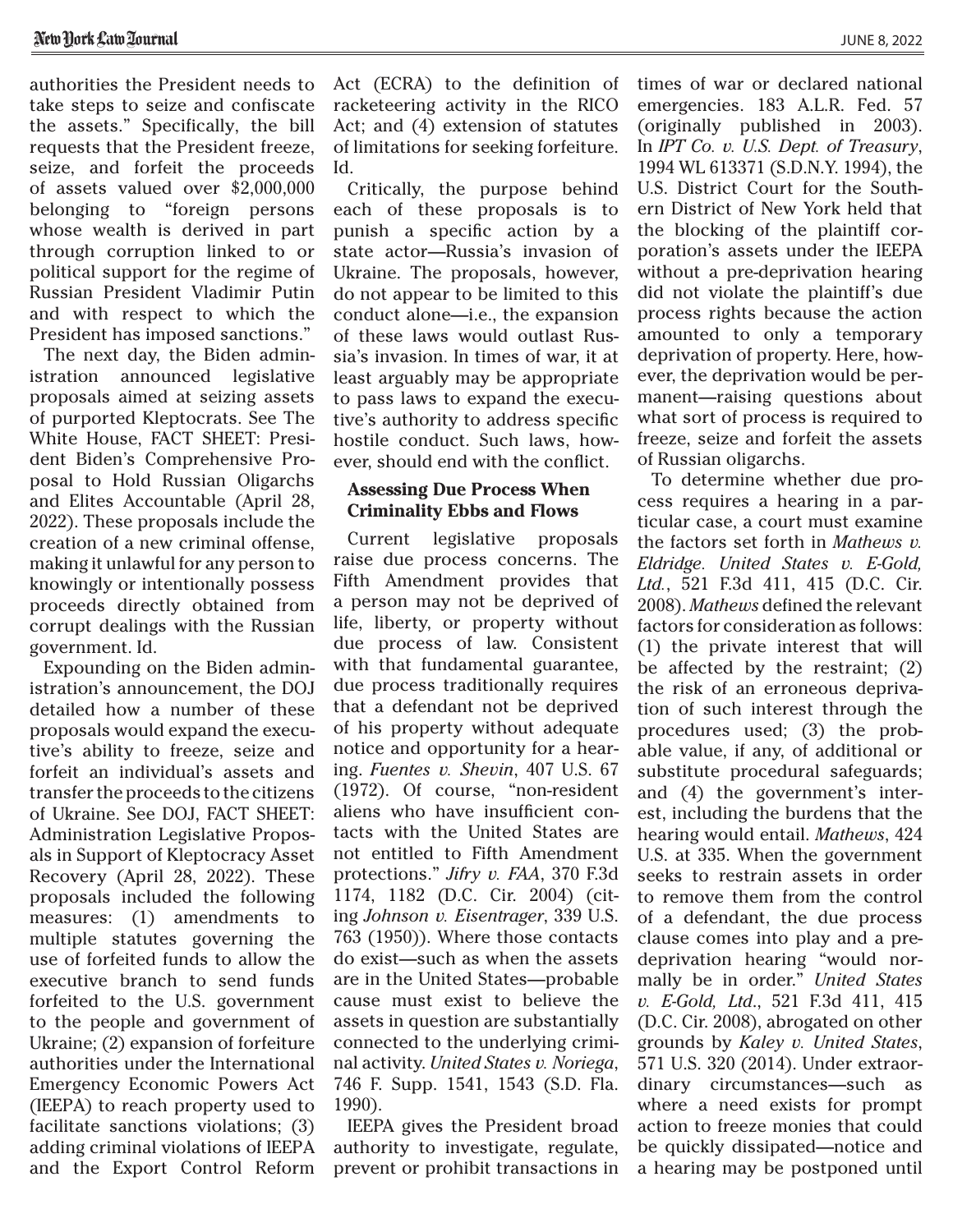after the deprivation. *In re Seizure of Approximately \$12,116,153.16 & Accrued Int. in U.S. Currency*, 903 F. Supp. 2d 19, 32 (D.D.C. 2012).

Here, the proposed legislation must address whether and when individuals will be able to contest the seizure of their assets. Because the proposals seek to permanently deprive individuals of their property, a pre-deprivation hearing seems necessary. Also unclear from current proposals is whether it could be claimed that extraordinary circumstances exist that would allow for permanent disposition of an individual's assets prior to a hearing. Finally, if the proposals succeed in conferring on the President the power to seize assets of "foreign persons whose wealth is derived in part through corruption linked to or political support for the regime of Russian President Vladimir Putin," due process requires making the difficult determination of what constitutes political support, what it means to derive wealth "in part" from political support, and whether some or all of an individual's assets are derived from that support. Doing so without a pre-deprivation hearing would seem to "risk … an erroneous deprivation of such interest through the procedures used."

Next, asset forfeiture comes with a requirement that the government trace seized funds to the criminal activity. *United States v. Sum of \$70,990,605*, 128 F. Supp. 3d 350, 360- 61 (D.D.C. 2015). Under the rules that generally apply to domestic asset forfeitures, "the Government may not satisfy its tracing burden simply by showing that criminal funds were once deposited into a particular account: it must use accounting principles or circumstantial evidence to show that the particular funds in the account are traceable to criminal activity." Id. Under Congress's and the

President's proposals, however, the government would be able to seize all wealth derived "in part" from criminal conduct.

Further, the creation of a new criminal offense—making it unlawful for any person to knowingly or intentionally possess proceeds directly obtained from corrupt dealings with the Russian government—raises serious concerns under the Ex Post Facto Clause. See *In re Seizure of Approximately \$12,116,153.16 & Accrued Int. in U.S. Currency*, 903 F. Supp. 2d 19, 35 (D.D.C. 2012) ("The Ex Post Facto Clause forbids the making of a punitive law that applies retroactively … it applies to legislation that is

Congress and the Biden administration need carefully to consider whether making political affiliation a crime in this instance would set a dangerous precedent for the future. Legal advocates need to be alert to legislation or enforcement that threatens to undermine due process protections.

criminal or penal in nature, rather than civil or remedial." (citations omitted)).

Finally, Congress should be careful when drawing a line between conduct that is criminal and conduct that is merely politically unfavorable. Prior to Russia's invasion of Ukraine—beginning with its invasion of Crimea—many nations accepted Russian oligarchs and their money—into society. If tomorrow Putin withdrew from Ukraine and promised to make reparations—conditioned on the United States agreeing to release the assets of its oligarchs, likely, many of those targeted by the U.S.

government would no longer be so targeted. This raises the question: If the oligarchs' assets weren't subject to seizure a few years ago, and those assets might not be subject to seizure in the near future, why should they be subject to seizure now? Although rarely a successful basis for striking down legislation, substantive due process forbids "egregious government misconduct," involving state officials guilty of "grave unfairness" so severe that it constitutes either "a substantial infringement … prompted by personal or group animus." *George Wash. Univ. v. District of Columbia*, 318 F.3d 203, 209 (D.C. Cir. 2003); *Silverman v. Barry*, 845 F.2d 1072, 1080 (D.C.Cir.1988).

# **The Shifting Winds of Malum Politica**

Also troubling is the focus on prosecuting individuals while dealing more gently with the institutional actors, when—while pushing for more expansive authority to seize the assets of individuals—the Biden administration is significantly less eager to target the assets of the Russian state itself. See Alan Rappeport and David Sanger, *Seizing Russian Assets To Help Ukraine Sets Off White House Debate*, N.Y. Times (May 31, 2022) (describing internal White House debate over legality of seizing Russian Central Bank assets held in the United States). This difference in treatment is striking: Russia invaded Ukraine. To pay for Russia's despicable conduct, the United States will pass laws to seize and dispose of assets belonging to individuals who were at one time aligned with the Putin regime (whether or not these individuals encouraged, assisted, or profited from the invasion). The United States will not, however, seize the assets of the Russian state—the perpetrator of the conduct the laws seek to remediate. Instead,